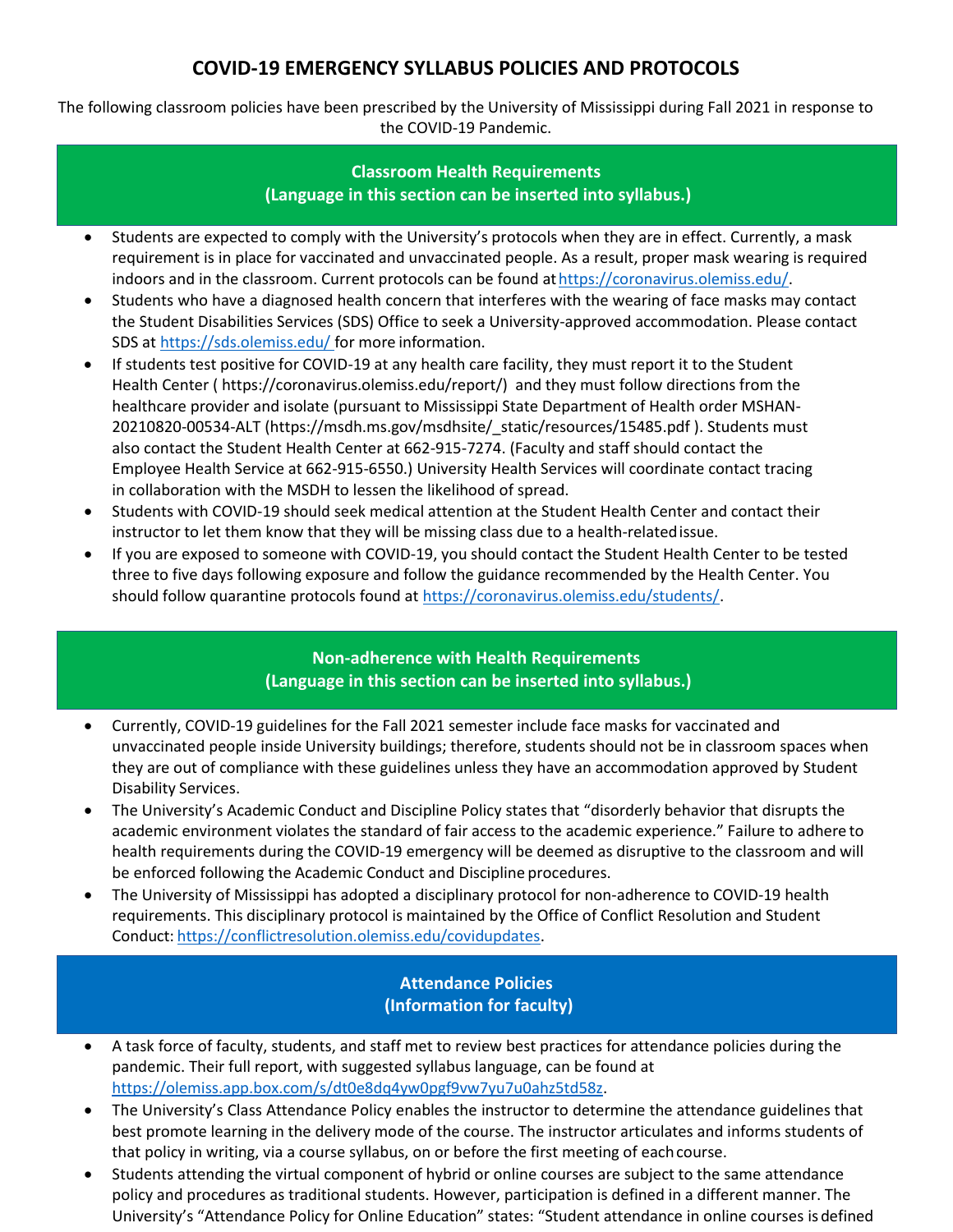as active participation in the course as described in the individual course syllabus." If students fail to meet online attendance requirements as stated in the syllabus, they will be given an absence.

- COVID-19 safety protocols hold the highest priority, and faculty should design attendance guidelines for students which do not penalize students for adhering to COVID-19 safety protocols. Course attendance policies must allow for absences necessary for isolation, quarantine, or other COVID-19 related absences.
- Students should NOT attend a face-to-face class when they are feeling ill, experiencing COVID-19 symptoms, or believe they may have been exposed to the virus. Instructors of courses with a face-to-face component should encourage students to stay home in thesecircumstances.
- Faculty will be notified if assigned seating will be required by an instructor for a face-to-face class session (for both face-to-face and hybrid delivery modes) to facilitate contact tracing. If assigned seating is necessary, it will be up to course instructors to establish the assigned seats. If required, students are to sit in only designated seats.
- An instructor should work with their department chair if the instructor expects to be absent fromclass.

## **Attendance Policies (Language in this section can be inserted into syllabus.)**

- If you need to isolate due to contracting the coronavirus at any point this semester, you must do so, and email me as soon as possible. I will work with you to help you continue your progress in the course. More information on isolation protocols can be found at https://coronavirus.olemiss.edu/.
- Quarantines are an important tool for controlling the spread of the virus. If you need to quarantine at any point this semester, email me as soon as possible. In your email, state how long you expect not to attend class. I [will/will not] be able to provide recordings of class sessions, and we can work together to establish a plan for completing the necessary work. You will have access to your texts, my course content, and our Blackboard course site. More information on quarantine protocols can be found at [https://coronavirus.olemiss.edu/.](https://coronavirus.olemiss.edu/)
- Students attending the virtual component of hybrid or online courses are subject to the same attendance policy and procedures as traditional students. However, participation is defined in a different manner. The University's "Attendance Policy for Online Education" states: "Student attendance in online courses is defined as active participation in the course as described in the individual course syllabus." If students fail to meet online attendance requirements as stated in the syllabus, they will be given anabsence.

## **Student Support Services (Language in this section can be inserted into syllabus.)**

- Students are encouraged to visit the University's Keep Learning site [https://keeplearning.olemiss.edu/ t](https://keeplearning.olemiss.edu/)o access information and resources related to COVID-19 support. The site provides links to University student services to facilitate and support learning.
- Students with diagnosed health concerns that may affect their compliance with COVID-19 health requirements should contact UM's Student Disability Services (SDS) Office [https://sds.olemiss.edu/ t](https://sds.olemiss.edu/)o see if they are eligible for an SDS accommodation as soon as possible.
- The University Counseling Center is a professional facility offered by the University of Mississippi to assist students, faculty, and staff with many types of life stressors that interrupt day-to-day functioning, including the stressors associated with the COVID-19 pandemic. They offer individual counseling, couple's counseling, group counseling, stress management, crisis intervention, assessments and referrals, outreach programs, consultations, and substance abuse services. There is no fee for currently enrolled University students and everything you say to your counselor is confidential. You can contact the Counseling Center for information about mental health issues at [https://counseling.olemiss.edu,](https://counseling.olemiss.edu/) [counslg@olemiss.edu,](mailto:counslg@olemiss.edu) 662-915-3784, 320 Lester Hall, an[d https://www.facebook.com/universitycounselingcenterolemiss/.](https://www.facebook.com/universitycounselingcenterolemiss/) You can schedule an appointment or get information about appointments by calling the UCC at 662-915-3784.